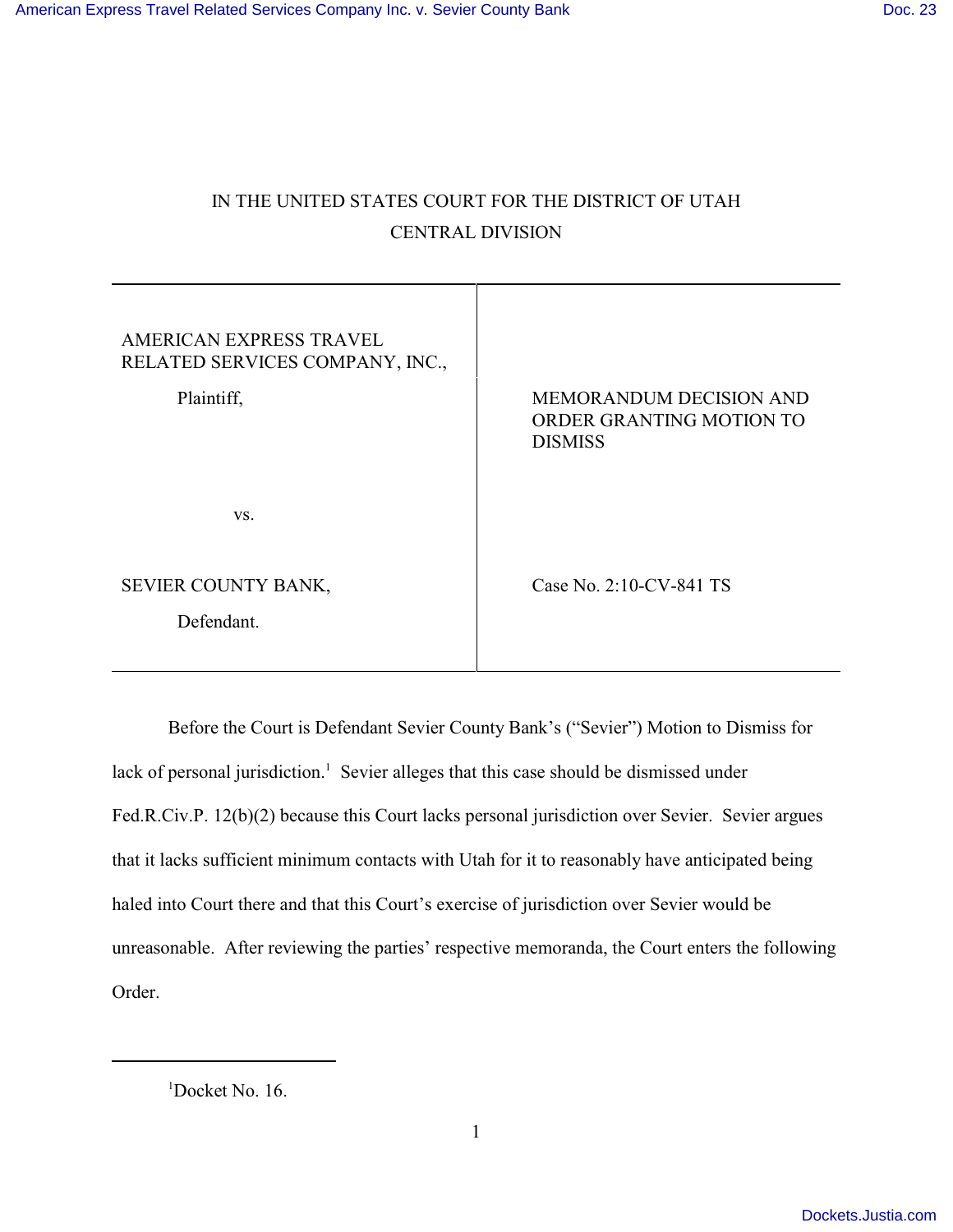### I. BACKGROUND

Sevier is a Tennessee corporation and state chartered bank with its principal place of business at 1111 Main Street, Sevierville, Tennessee. Sevier County Bank has a total of seven branch offices, all of which are located in Tennessee.

Plaintiff American Express Travel Related Services Company, Inc. ("American Express") is a New York corporation with a place of business in Salt Lake City, Utah.

On or around June 28, 2007, GE Capital—a Utah Corporation—entered into a purchasing account program agreement (the "GTP Agreement") with Group Travel Planet, LLC ("GTP")—an Ohio Corporation. As part of the GTP Agreement, GTP was required to provide GE Capital with a letter of credit.

Upon request from its customer GTP, Sevier issued a letter of credit in favor of GE Capital in May 2008 (the "May 2008 Letter of Credit"). Under the letter's terms, GE Capital could draw on the letter by presenting a scripted statement to any of Sevier's locations. Sevier alleges, and American Express does not dispute, that GTP negotiated the transaction involving the May 2008 Letter of Credit and the terms of the instrument with GE Capital. American Express notes, however, that Sevier knew that GE Capital was a Utah corporation and Sevier sent the letter of credit to GE Capital in Utah.

In 2008, GE Capital entered into an Asset Purchase Agreement with American Express. American Express alleges that the Asset Purchase Agreement assigned to American Express all of GE Capital's account receivables and causes of actions against third-parties—which American Express argues includes the right to draw on the May 2008 Letter of Credit.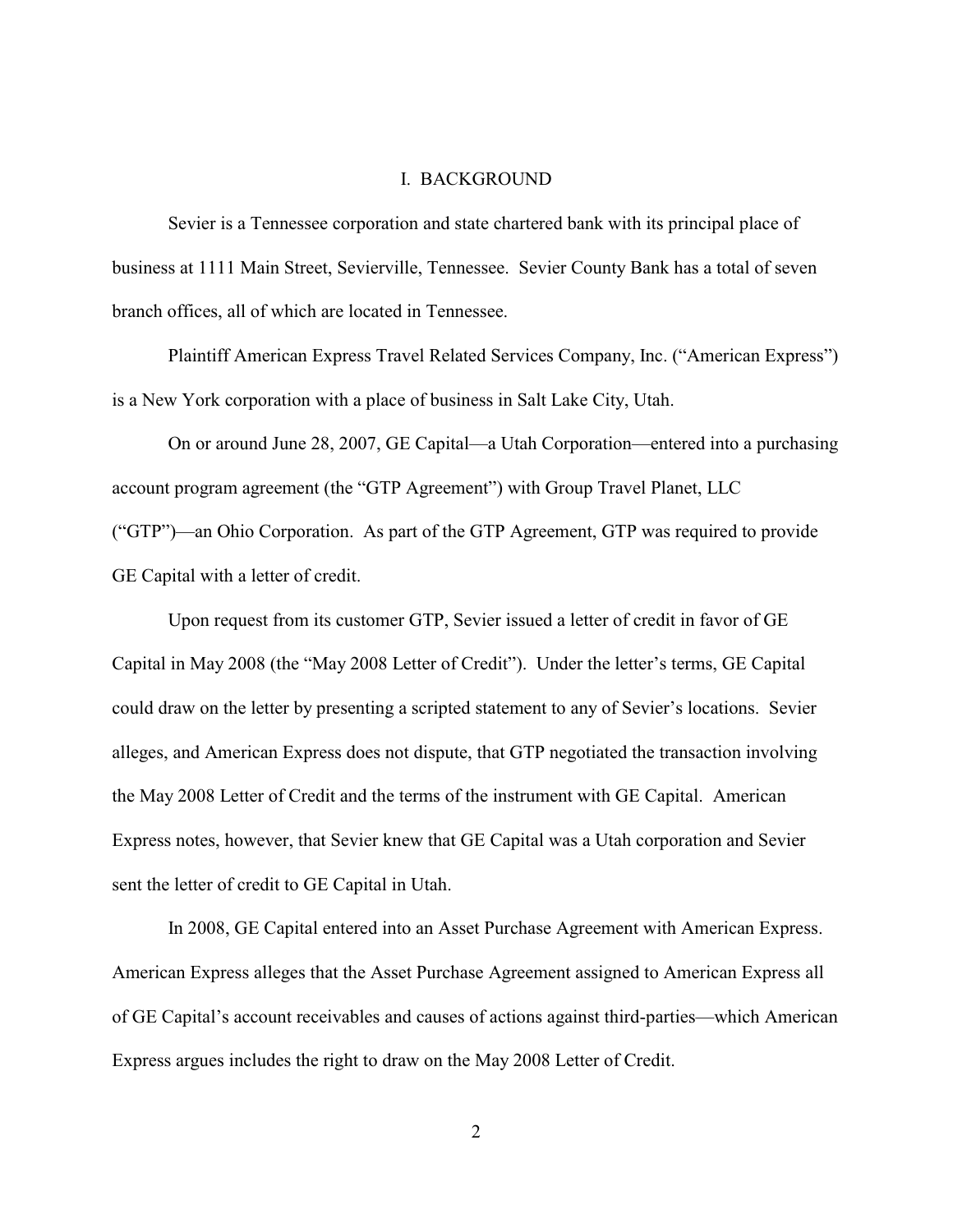On March 24, 2009, Jurrel Stapleton, vice president of Sevier, sent a letter to GE Capital in Utah which stated that Sevier will be "cancelling the above-mentioned letter of credit [May 2008 Letter of Credit] upon its expiration date of May 30, 2009. This letter of credit will not be renewed beyond May 30, 2009."<sup>2</sup>

On May 20, 2009, GTP filed for bankruptcy. On May 22, 2009, GE Capital sent a letter to Sevier's main office in Sevierville, Tennessee and requested a partial draw on the May 2008 Letter of Credit. Thereafter,<sup>3</sup> Christina Merrill, a senior credit analyst from GE Capital in Utah, contacted Jurrel Stapleton of Sevier by telephone regarding GE Capital's request to draw on the May 2008 Letter of Credit.

On May 29, 2009, Matthew Anderson, vice president of GE Capital in Utah sent a letter to Jurrel Stapleton of Sevier disputing Sevier's March 24, 2009 cancellation letter. On June 17, 2009, counsel for GE Capital in Utah sent a letter to Sevier renewing its request for a draw on the May 2008 Letter of Credit.

On April 8, 2010, GE Capital and American Express signed a document entitled Letter of Credit Assignment Agreement, which purports to explicitly transfer GE Capital's rights under the

 $2Docket$  No. 20, Ex. C.

<sup>&</sup>lt;sup>3</sup>Christina Merrill's declaration filed in support of American Express's Opposition gives the date of this conversation as May 21, 2009. This date is likely in error, however, as there is no evidence of a request by GE Capital to draw upon the May 2008 letter of credit prior to the May 22, 2009 letter. Thus, this conversation likely occurred sometime after May 22, 2009. Indeed, in Peter Ingman's declaration, he describes Merrill's conversation as occurring after the May 22, 2009 letter.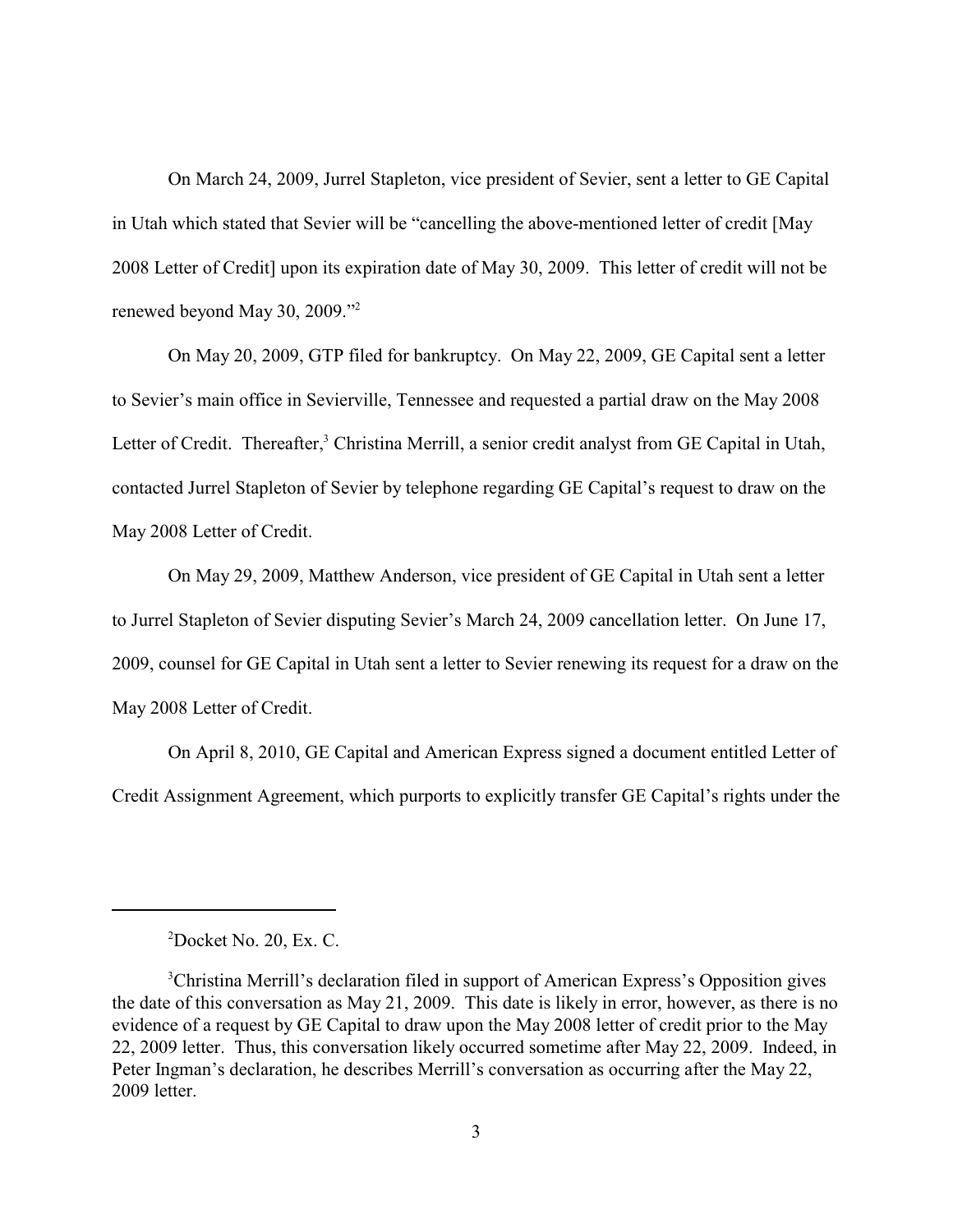May 2008 Letter of Credit to American Express. American Express filed this suit on August 24, 2010, which attempts to enforce GE Capital's rights under the May 2008 Letter of Credit.

## II. LEGAL STANDARD

"To obtain personal jurisdiction over a nonresident defendant in a diversity action, a plaintiff must show that jurisdiction is legitimate under the laws of the forum state and that the exercise of jurisdiction does not offend the due process clause of the Fourteenth Amendment."<sup>4</sup> As Utah's long-arm statute is coterminous with the due process clause,<sup>5</sup> the Court will focus its inquiry on whether maintenance of the suit would offend the due process clause of the Fourteenth Amendment.<sup>6</sup>

Under the due process clause:

Our personal jurisdiction analysis involves a two-step inquiry. First, we ask whether the nonresident defendant has minimum contacts with the forum state such that he should reasonably anticipate being haled into court there. If the defendant's actions create sufficient minimum contacts, we must then consider whether the exercise of personal jurisdiction over the defendant offends traditional notions of fair play and substantial justice.<sup>7</sup>

*Far West Capital, Inc. v. Towne*, 46 F.3d 1071, 1074 (10th Cir. 1995). <sup>4</sup>

<sup>5</sup>MFS Series Trust III v. Grainger, 96 P.3d 927, 932 (Utah 2004) (noting that Utah's longarm statute "allows the exercise of jurisdiction over nonresident defendants to the 'fullest extent permitted by the due process clause of the Fourteenth Amendment to the United States Consitution'" (quoting Utah Code Ann. § 78-27-22 (2002))).

*See Shanks v. Westland Equip. & Parts Co.*, 668 F.2d 1165, 1167 (10th Cir. 1982). <sup>6</sup>

<sup>7</sup>AST Sports Sci., Inc. v. CLF Distrib. Ltd., 514 F.3d 1054, 1057 (10th Cir. 2008) (internal quotation marks and citations omitted).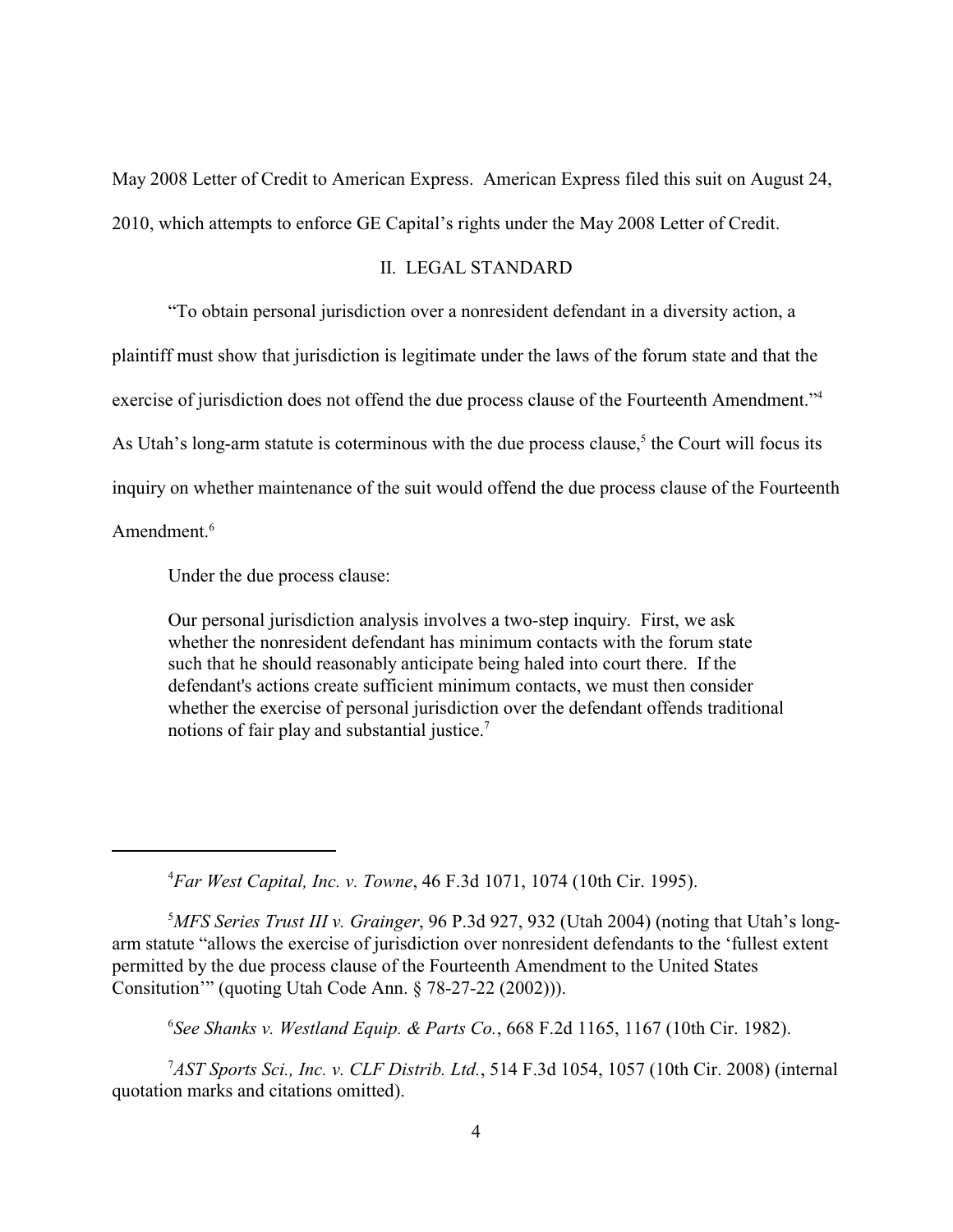Defendant will have had sufficient minimum contacts with the forum state if it can be said that the defendant, based on its activities in the forum state, "should reasonably anticipate being haled into court there."<sup>8</sup> In other words, "[e]stablishment of minimum contacts with the forum state requires a showing that the defendant 'purposefully avail[ed] itself of the privilege of conducting activities within the forum state.'"<sup>9</sup> This standard ensures that a defendant will not be subject to the laws of a jurisdiction "solely as a result of random, fortuitous, or attenuated contacts, or of the unilateral activity of another party or a third person."<sup>10</sup>

This minimum contacts standard may be met in either of two ways: specific jurisdiction or general jurisdiction.<sup>11</sup> As there is no allegation that general jurisdiction would be proper in this case, the Court will confine its discussion to the standards for specific jurisdiction. "Specific jurisdiction may be exercised where the defendant has 'purposefully directed' its activities toward the forum jurisdiction and where the underlying action is based upon activities that arise out of or relate to the defendant's contacts with the forum."<sup>12</sup>

*World-Wide Volkswagen v. Woodson*, 444 U.S. 286, 297 (1980). <sup>8</sup>

<sup>9</sup>AST Sports Sci., Inc., 514 F.3d at 1057 (quoting *Hanson v. Denckla*, 357 U.S. 235, 253 (1958)).

<sup>10</sup> Benally v. Amon Carter Museum of W. Art, 858 F.2d 618, 625 (10th Cir. 1988).

<sup>11</sup> Trierweiler v. Croxton & Trench Holding Corp., 90 F.3d 1523, 1532-33 (10th Cir. 1996).

<sup>12</sup>In re Application to Enforce Admin. Subpoenas Duces Tecum of S.E.C. v. Knowles, 87 F.3d 413, 418 (10th Cir.1996) (quoting *Burger King Corp. v. Rudzewicz*, 471 U.S. 462, 472 (1985)).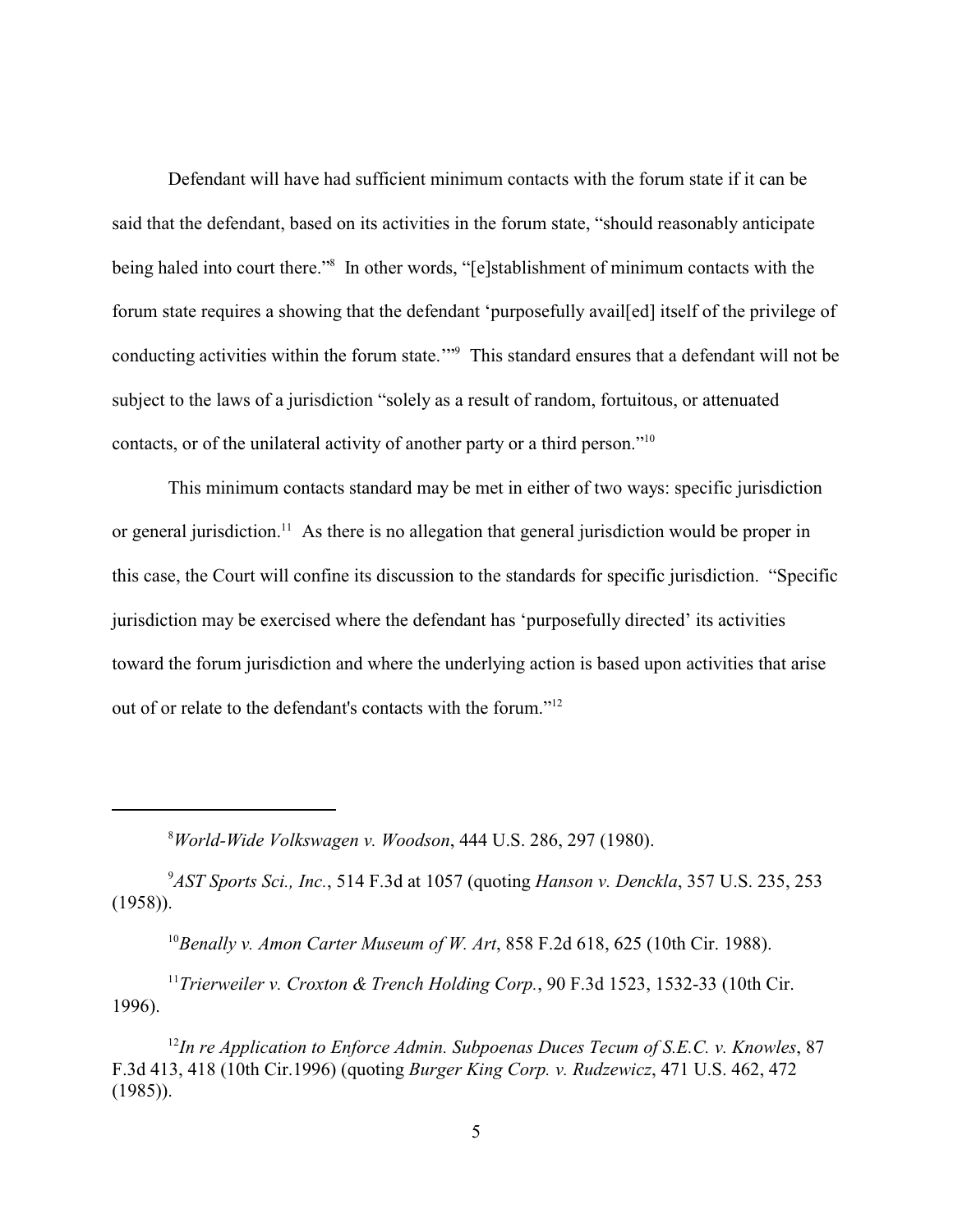Even if the Court finds that Defendant has had sufficient minimum contacts with the forum state, the exercise of jurisdiction must "not offend traditional notions of fair play and substantial justice."<sup>13</sup> "This inquiry requires a determination of whether the district court's exercise of personal jurisdiction over defendant is reasonable in light of the circumstances surrounding the case."<sup>14</sup>

In resolving challenges to this Court's personal jurisdiction, "[t]he plaintiff bears the burden of establishing personal jurisdiction over the defendant."<sup>15</sup> As the Tenth Circuit has set forth previously, "[w]hether a non-resident defendant has the requisite minimum contacts with the forum state to establish in personam jurisdiction is decided on the particular facts of each  $case." <sup>16</sup>$ 

However, in the preliminary stages of litigation, the plaintiff's burden is light. Where a district court considers a pre-trial motion to dismiss for lack of personal jurisdiction without conducting an evidentiary hearing, the plaintiff need only make a prima facie showing of personal jurisdiction to defeat the motion. The plaintiff may make this prima facie showing by demonstrating, via affidavit or other written materials, facts that if true would support jurisdiction over the defendant. When evaluating the prima facie case, the court is bound to resolve all factual disputes in favor of the plaintiff in determining whether he has made the requisite showing. 17

<sup>13</sup>*AST Sports Science, Inc.*, 514 F.3d at 1057.

<sup>14</sup>Intercon, Inc. v. Bell Atl. Internet Solutions, Inc., 205 F.3d 1244, 1249 (10th Cir. 2000).

<sup>15</sup> Behagen v. Amateur Basketball Ass'n of the United States, 744 F.2d 731, 733 (10th Cir. 1984).

<sup>16</sup> Kuenzle v. HTM Sport-Und Freizeitgeräte AG, 102 F.3d 453, 455 (10th Cir. 1996).

<sup>17</sup>*AST Sports Sci., Inc.*, 514 F.3d at 1056-57.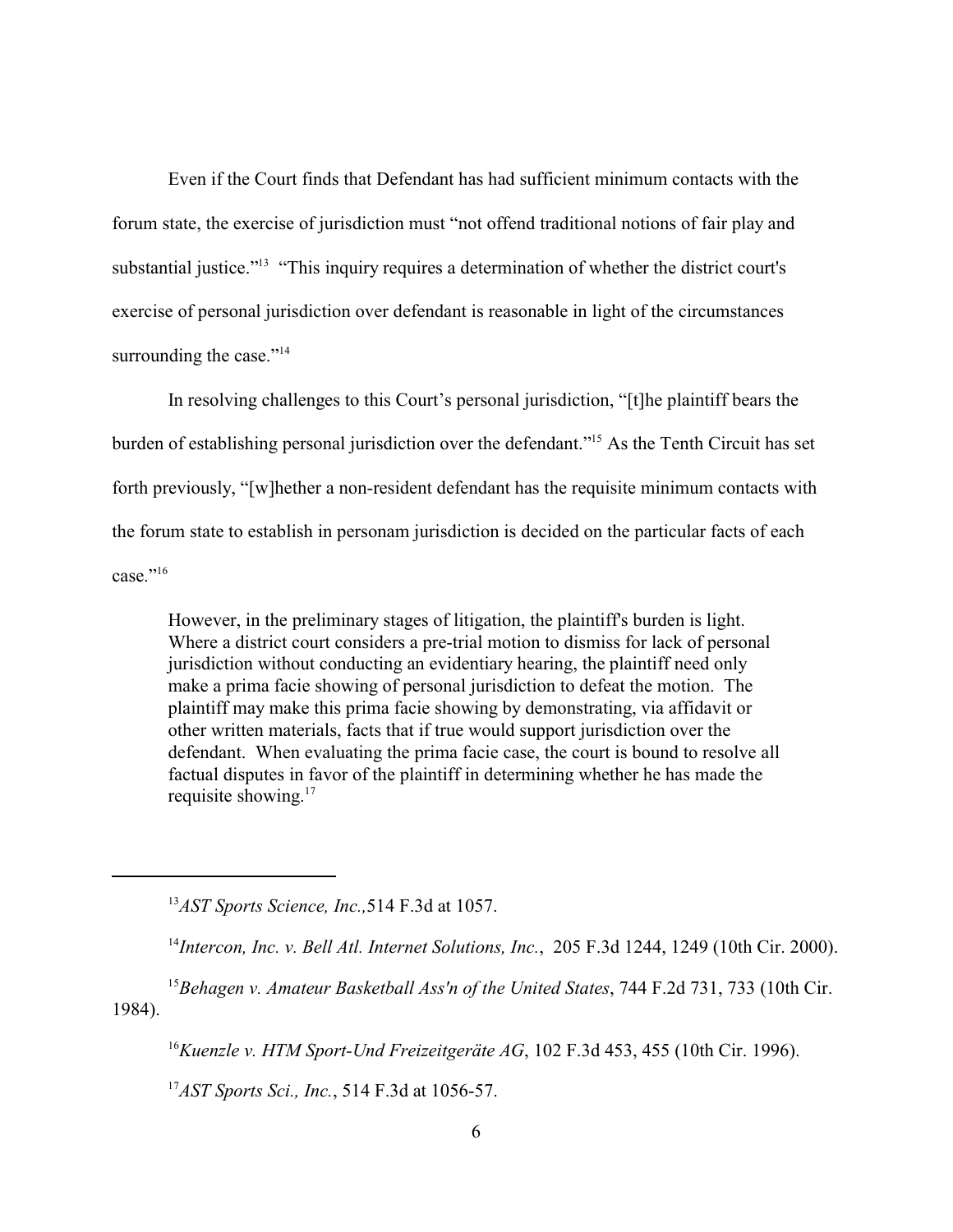### III. DISCUSSION

American Express asserts that personal jurisdiction is proper in this action because Sevier has had many contacts with Utah. Specifically, American Express alleges that Sevier purposefully established a business relationship in Utah by entering into a "letter of credit contract"<sup>18</sup> with GE Capital and communicating with GE Capital employees by phone and written correspondence in Utah concerning this letter of credit.

The crux of American Express's argument turns on its contention that Sevier entered into a contractual relationship with GE Capital when it issued the May 2008 Letter of Credit. American Express's assertion that Sevier and GE Capital have a contractual relationship, however, is inconsistent with the structure of the May 2008 Letter of Credit transaction. GTP—a customer of Sevier's—obtained the letter of credit from Sevier. Thus, Sevier's contract was with GTP, while GE Capital and through assignment, American Express, are beneficiaries of this contractual relationship. As the Eighth Circuit persuasively explained,

When [Sevier] issued its letter of credit, it did not *make* a contract with [GE Capital], it *performed* a contract with its [Ohio] customer, [GTP]. The identity and location of [GTP]'s beneficiary was of little if any concern to [Sevier], because it looked to [GTP] for both its letter of credit fee and reimbursement of any payment [Sevier] might make under the credit. True, the letter of credit created a separate, conditional obligation running from [Sevier] to [GE Capital and through assignment, American Express] as beneficiary. But that bare letter of credit obligation, while contractual in nature, was not the making of a contract with [GE Capital].<sup>19</sup>

 $18$ Docket No. 18.

<sup>&</sup>lt;sup>19</sup> Moog World Trade Corp. v. Bancomer, S.A., 90 F.3d 1382, 1386 (8th Cir. 1996).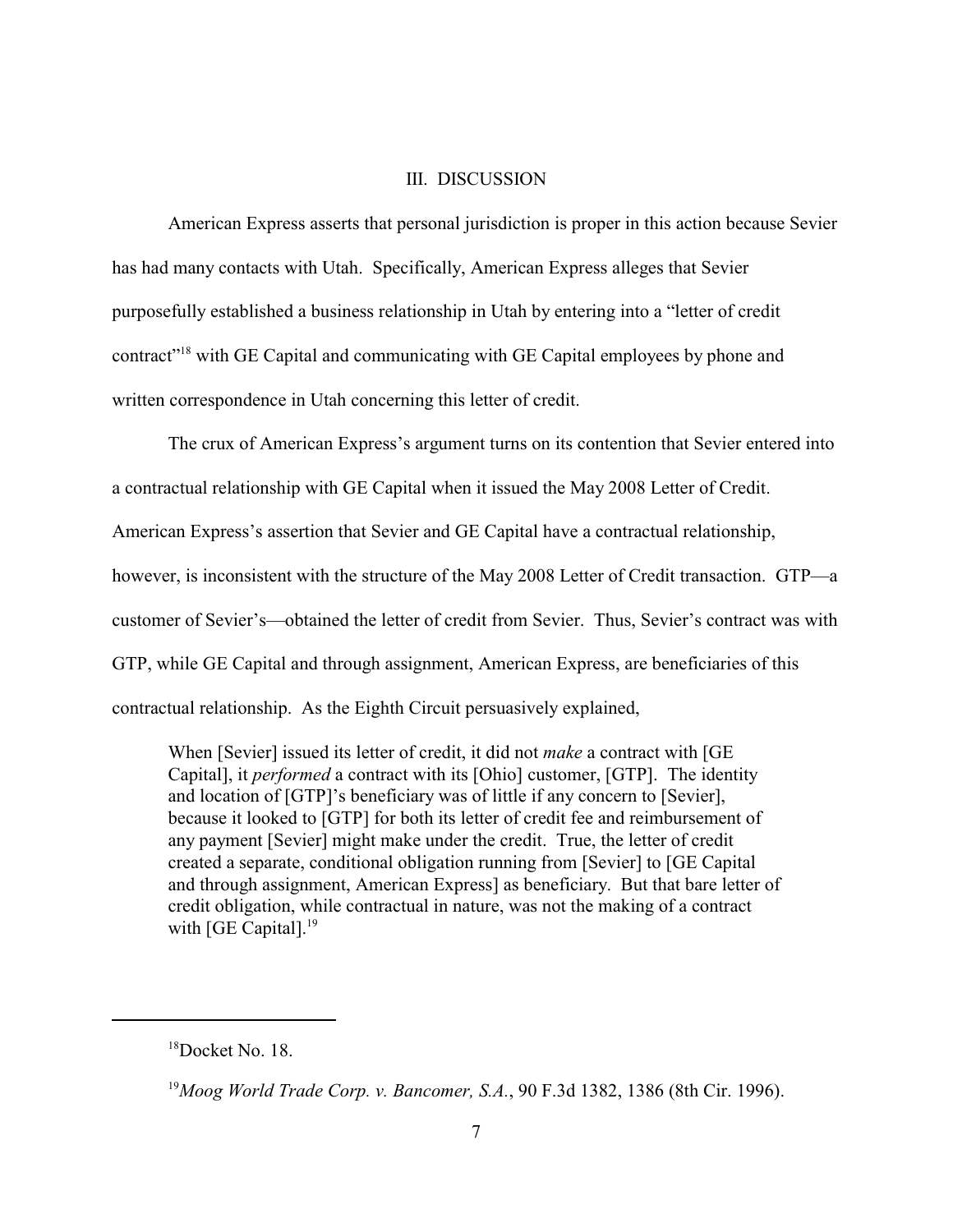In light of this discussion, the Court finds that American Express's contention that Sevier entered into a contract in Utah by issuing the May 2008 Letter of Credit to a Utah entity fails as a matter of law.

American Express is thus left with the argument that Sevier's issuance of the May 2008 Letter of Credit and its communications to American Express concerning the letter of credit are sufficient minimum contacts, in and of themselves, to satisfy due process. The Tenth Circuit, however, has explicitly held that "it is unfair to burden an issuing bank with having to defend litigation over a letter of credit in any state in which the bank could reasonably expect the credit to be used."<sup>20</sup> Similar to *Leney*, the pleadings here do not indicate that the parties expected any dispute over the letter of credit to be resolved in Utah.<sup>21</sup> As in *Leney*, American Express did not ask for a letter of credit on a bank in the forum state, American Express had no direct dealings with Sevier with respect to the letter's issuance, and the letter was obtained from Sevier by its non-forum state customer, GTP.<sup>22</sup> In short, prior to the issuance of the letter of credit, Sevier did nothing in Utah except mail the May 2008 Letter of Credit to Utah.

The Court finds *Leney* controlling in this matter. The only alleged factual difference between the present action and *Leney* noted by American Express is that the defendant bank in *Leney* had "no direct dealings" between the bank and the beneficiary of the letter of credit. American Express alleges that this is distinguishable from the present action because Sevier had

<sup>&</sup>lt;sup>20</sup>Leney v. Plum Grove Bank, 670 F.2d 878, 881 (10th Cir. 1982).

 $^{21}$ *Id.* at 880.

 $^{22}Id$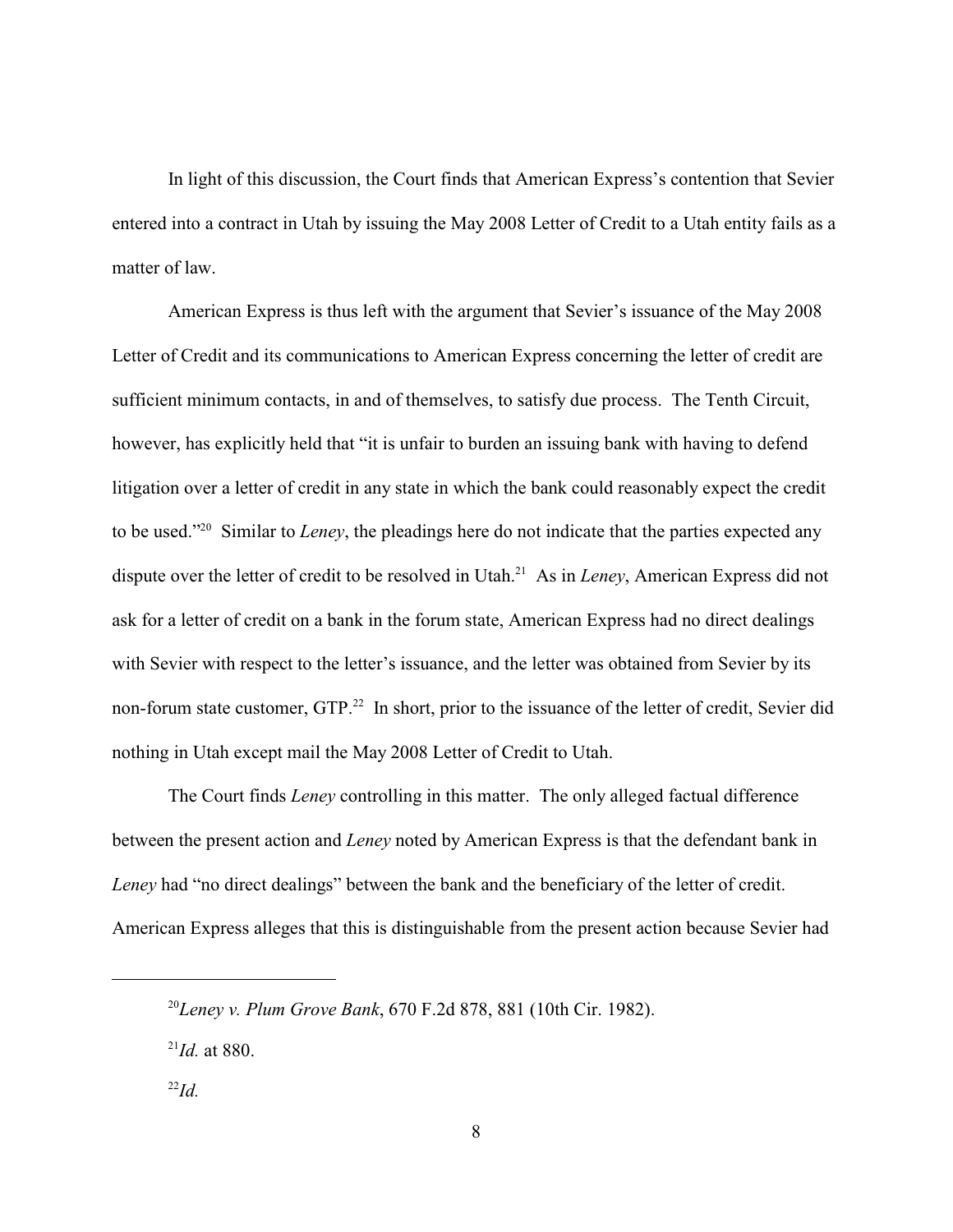several communications with American Express and/or GE Capital. Of the several communications identified by American Express, however, only two were instigated by Sevier: the dispatch of the May 2008 Letter of Credit and the dispatch of the March 2009 cancellation letter. All other identified communications were either instigated by American Express and/or GE Capital or did not involve Sevier.

In support of American Express's argument that these isolated communications give rise to personal jurisdiction over Sevier, American Express cites to two cases: *TFG-New Jersey, L.P. v. Mantiff Jackson Naional. Hospitality, LLC<sup>23</sup> and Pro Axess, Inc. v. Orlux Distribution, Inc.<sup>24</sup>* These cases, however, are both factually distinguishable from the present action. Importantly, neither of these cases involved a dispute between an issuer and a beneficiary of a letter of credit. Moreover, the communications in the cited cases were merely "additional evidence" of a contractual or business relationship among the parties.<sup>25</sup> Thus, these communications only gained relevance in the larger context of the parties' relationships. Here, no such larger context exists. Sevier's only dealings in the forum state and with American Express include the dispatch of two mailings: (1) a letter of credit to a Utah entity and (2) a letter to that same Utah entity, a year later, allegedly cancelling the letter of credit. Such contact is insufficient to satisfy the demands of due process.

<sup>&</sup>lt;sup>23</sup>2008 WL 4755769 (D. Utah Oct. 28, 2008).

 $24428$  F.3d 1270 (10th Cir. 2005).

<sup>&</sup>lt;sup>25</sup>*See id.* at 1278.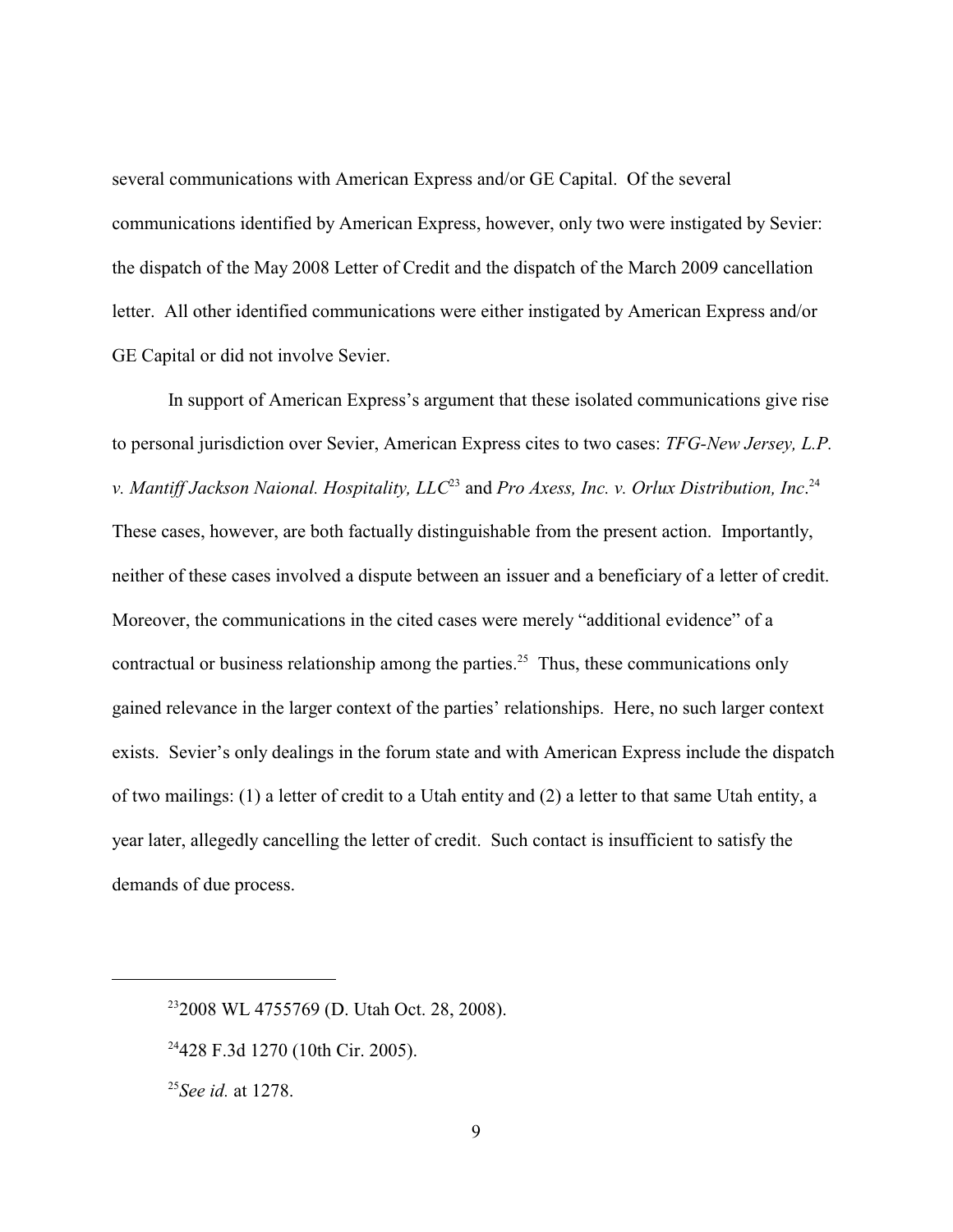Based on the foregoing, the Court finds that American Express has failed to establish a prima facie case for personal jurisdiction. The facts presented by Plaintiff, taken as true for purposes of this motion, only assert isolated and sporadic contacts by Sevier with the forum state. These contacts fail to establish that Sevier purposefully availed itself of the privilege of conducting business in Utah or that Sevier could have reasonably anticipated being haled into court in Utah. To hold otherwise would effectively "subject any bank that issues a letter of credit to suit in any state in which the bank could expect the credit to be used to buy goods or real estate." Such a holding would violate Sevier's right to due process. $27$ 

Because American Express has failed to establish a prima facie case for personal jurisdiction, as to whether the exercise of jurisdiction would be reasonable in the present action, the Court need only reassert the Tenth Circuit's finding in *Leney* that "it is unfair to burden an issuing bank with having to defend litigation over a letter of credit in any state in which the bank could reasonably expect the credit to be used."<sup>28</sup> In light of this inequity, the Court concludes that the exercise of jurisdiction in the present action would offend the traditional notions of fair play and substantial justice.

<sup>&</sup>lt;sup>26</sup>*Leney*, 670 F.2d at 881.

<sup>&</sup>lt;sup>27</sup>Id. (concluding that the assertion of jurisdiction over an issuing bank in the forum where the letter of credit was dispatched violates the issuing bank's right to due process).

 $^{28}$ *Id.* at 881.